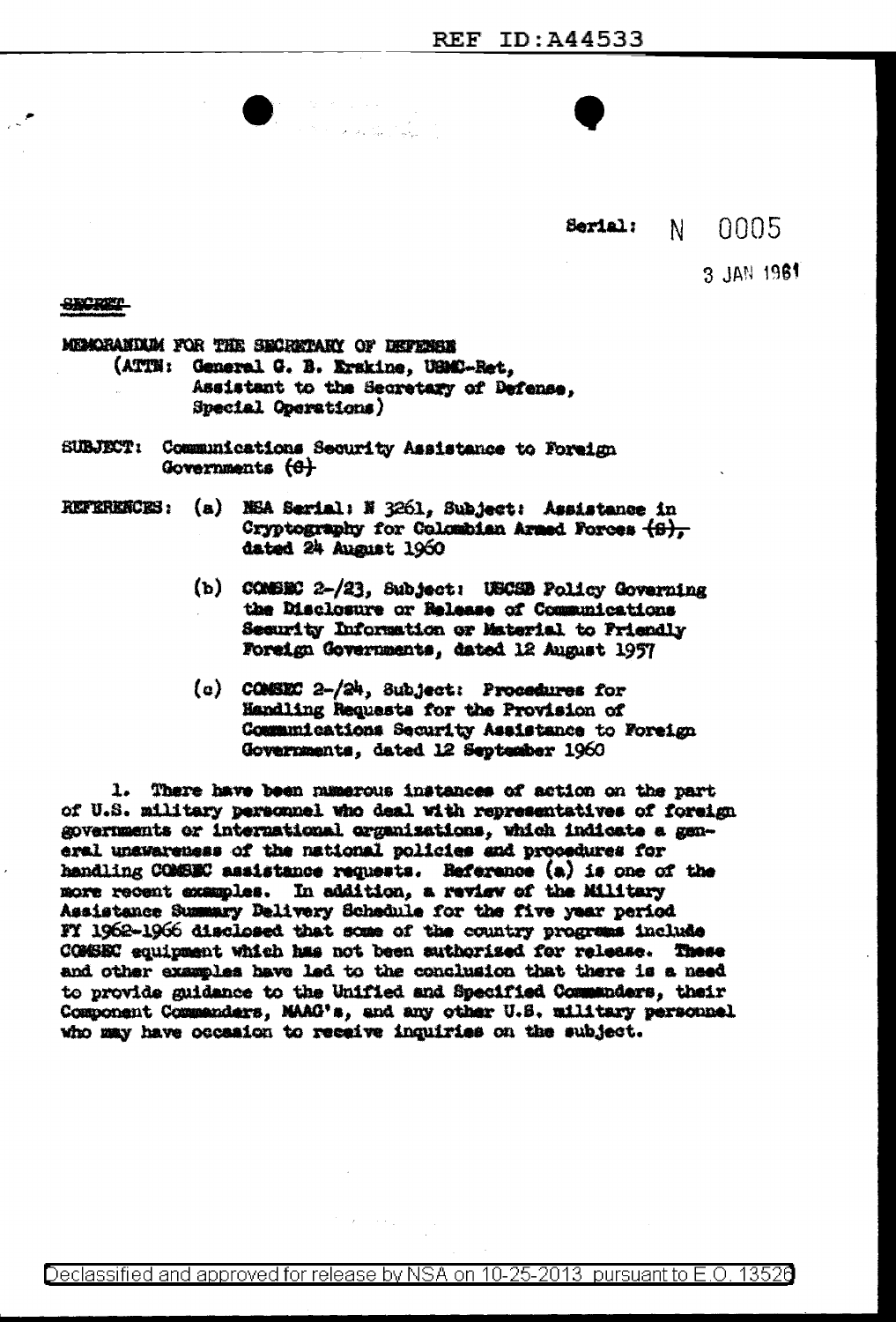我已晚午

 $\ddot{\phantom{a}}_k$  $\mathbb{R}^2$ 

#### Serial:  $0005$  $\mathbf{N}$

2. It is considered that an Instruction, implementing Department of Defense Directive C-5200.5, along the lines suggested in the inclosure should be published for distribution to those personnel mentioned in the paragraph shove. The inclosure is a modified version of the national policies and procedures set forth in references (b) and (c). The inclusion of Unified and Specified Commanders in paragraph 5 of Section II represents a recognition of the current military structure and a delegation of the responsibilities by the Defense Department Member of the USCSB.

# $\mathfrak{f}_\mathsf{sl}$  L. H. FROST

L. H. FROST Vice Admiral, USN Director

Incl:  $a/s$  (dup) Æ. cc: DIR  $AG$ Reading File **OPS CSEC** CSEC-O11 CSEC-05 DOC **MAT**  $CSEC-<sub>0</sub>4$ 

M/R ATTACHED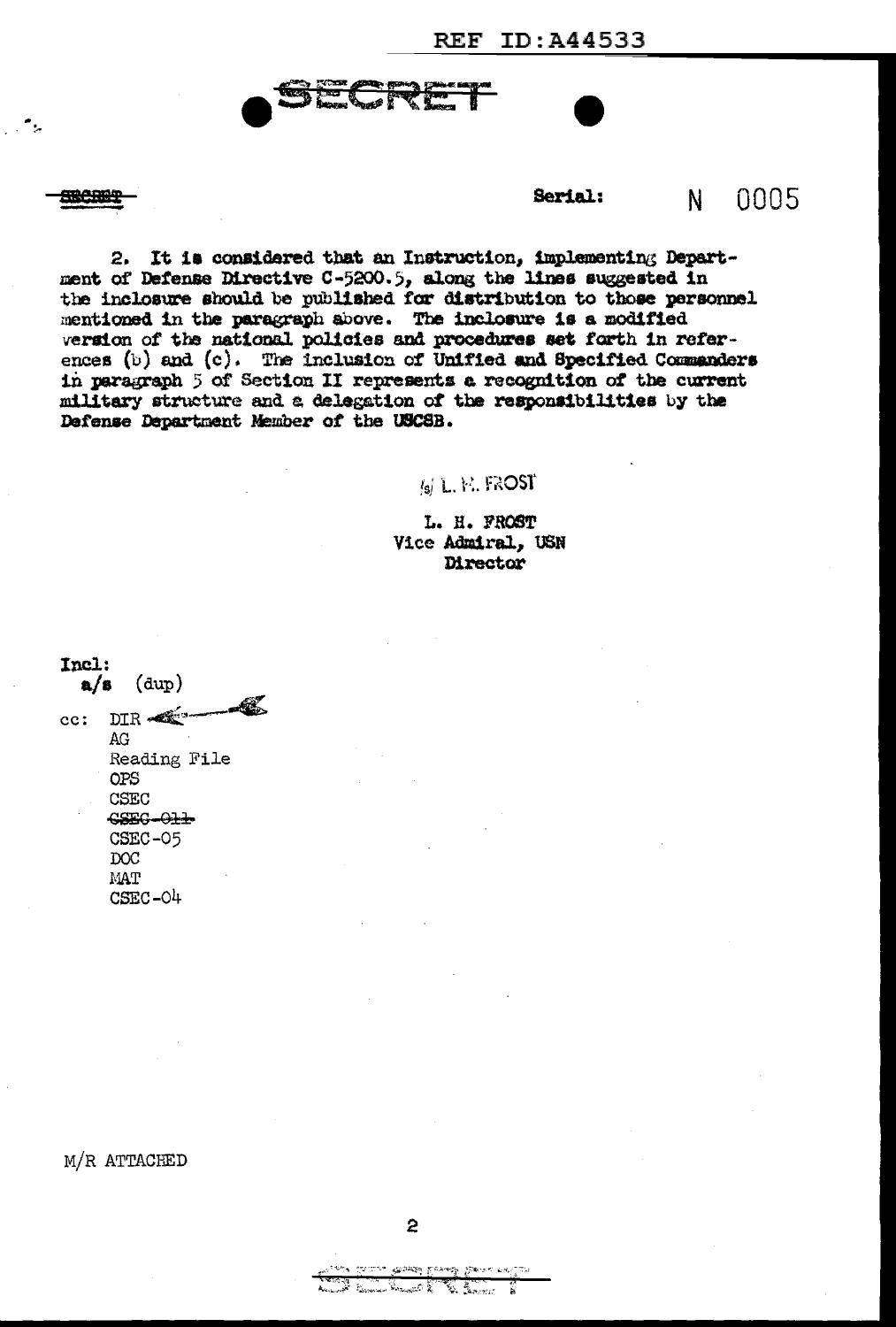

-. ...

# $\bullet$

 $M/R$ : There is a general unawareness within the military departments of the national policies and procedures governing COMSEC assistance. The proposed DOD Instruction is intended to provide guidance to those personnel who may receive inquiries on the subject. This correspondence has been discussed with Mr. Rich *ot*  OSO/OSD, who tentatively agrees with the proposed instruction and agrees that it should be forwarded to OSO in the present form.<br>OSO will complete the necessary intra-DOD co-ordination. The 060 will complete the necessary intra-DOD co-ordination. USCSB procedures for processing requests for COMSEC assistance were developed while the Defense Department was functioning under the "executive agent system." These procedures provide that only USCSB members may reject requests for COMSEC assistance. The DOD Reorganization Act of 1958 discontinued the "executive agent system" and has taken the military departments out of the chain of canmand between the President and the Commanders of Unified and Specified Commands. The DOD Instruction suggested by this letter recognizes the operational and command aspects of the current military structure and gives Commanders of Unified and Specified Commands authority to reject COMSEC assistance requests which do not meet national policy. This proposal is consistent with USCSB policy and does represent a delegation of responsibility by the Defense Department member of the USCSB.

Maj J.H.Hightower/CSEC-04/2129/mk/22 Dec 60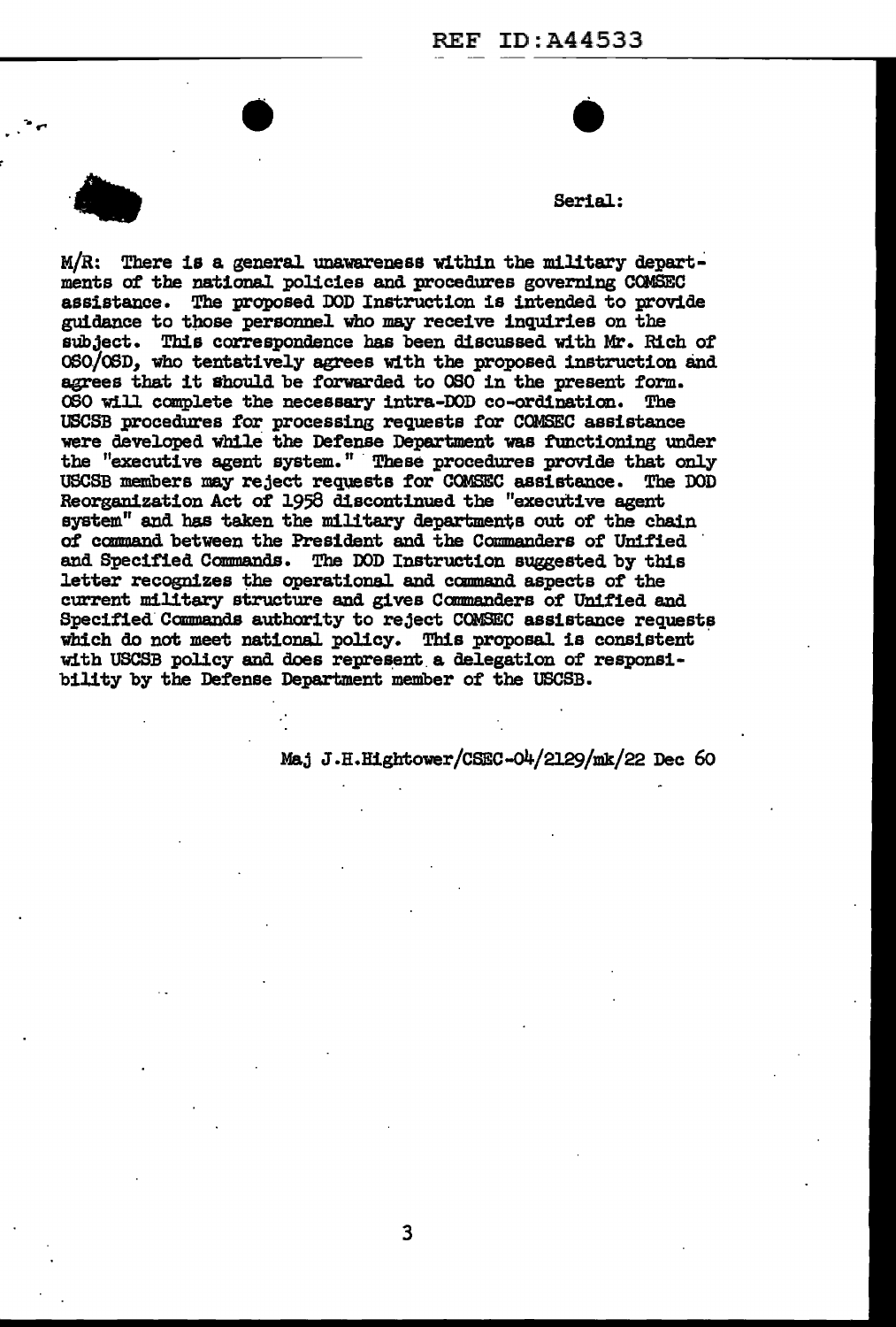**REF ID: A44533** 

## **CONFIDENTIAL**

## DRAFT

IDENTIA

# DEPARTMENT OF DEFENSE INSTRUCTION

SUBJECT: COMMUNICATIONS SECURITY ASSISTANCE TO FOREIGN GOVERNMENTS Reference: Department of Defense Directive C-5200.5, Subject: Communications Security (COMSEC), dated 27 October 1958

This Instruction implements the reference and establishes the procedures to be followed in handling requests from foreign governments for communications security assistance.

#### $\mathbf{I}$ **GENERAL**

1. Foreign governments are becoming increasingly interested in U.S. communications security (COMSEC) equipment and material. In some cases, this interest is stimulated by a natural desire to advance their country's COMSEC posture; other cases can be attributed to unclassified information, usually a short title reference, appearing in U.S. military publications which have been made available to them. Regardless of cause, there has been a noticeable rise in requests for more detailed information about U.S. COMSEC equipment and material, queries about the availability of such items, requests for military assistance planners to include COMEEC equipment in the country program. and requests for assistance in training in COMBEC techniques.

#### **TI POLICY**

The provision of COMEC assistance to foreign governments is  $\mathbf{1}$ . an extremely sensitive matter and may only be undertaken after approval by national communications security authorities.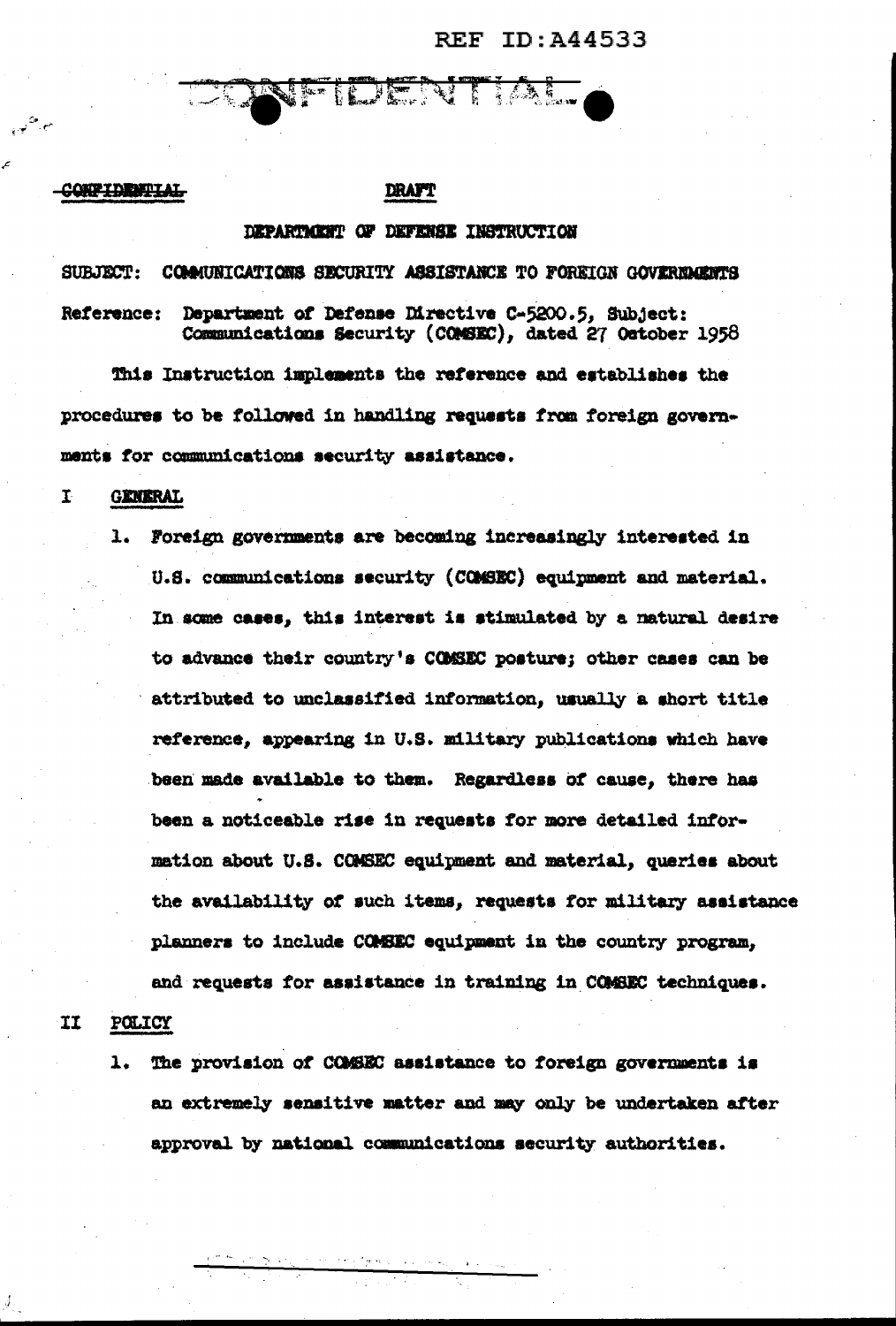CONFIDENTIAL

Foreign liaison on COMSEC matters will be conducted in  $2.$ accordance with paragraph D, Section V of above reference.

**ANFIDENTIAI** 

- 3. Communications security information or material may be considered for release to foreign governments or international military activities only if required to:
	- a. Protect U.S. classified information which must be communicated to a foreign government and which will later be transmitted electrically by that government.
	- b. Further the military effectiveness and objectives of mutual defense arrangements by providing a secure means of intercommunication on military planning or operational matters between the Armed Forces of a foreign government or international activity and one or more of the U.S. military services.
- 4. COMSEC assistance will not be authorized when it is for the sole purpose of improving the security of a country's internal communications.
- 5. The Chief of Staff, U.S. Army, the Chief of Staff, U.S. Air Force, the Chief of Naval Operations, and Unified and Specified Commanders receiving requests for COMSEC assistance which do not satisfy one of the criteria outlined in paragraph 2 above may deny the request as not meeting U.S. policy.

2

<u>aanse komponiste boorstelling</u><br>Sacht kalender (1990 – 1996)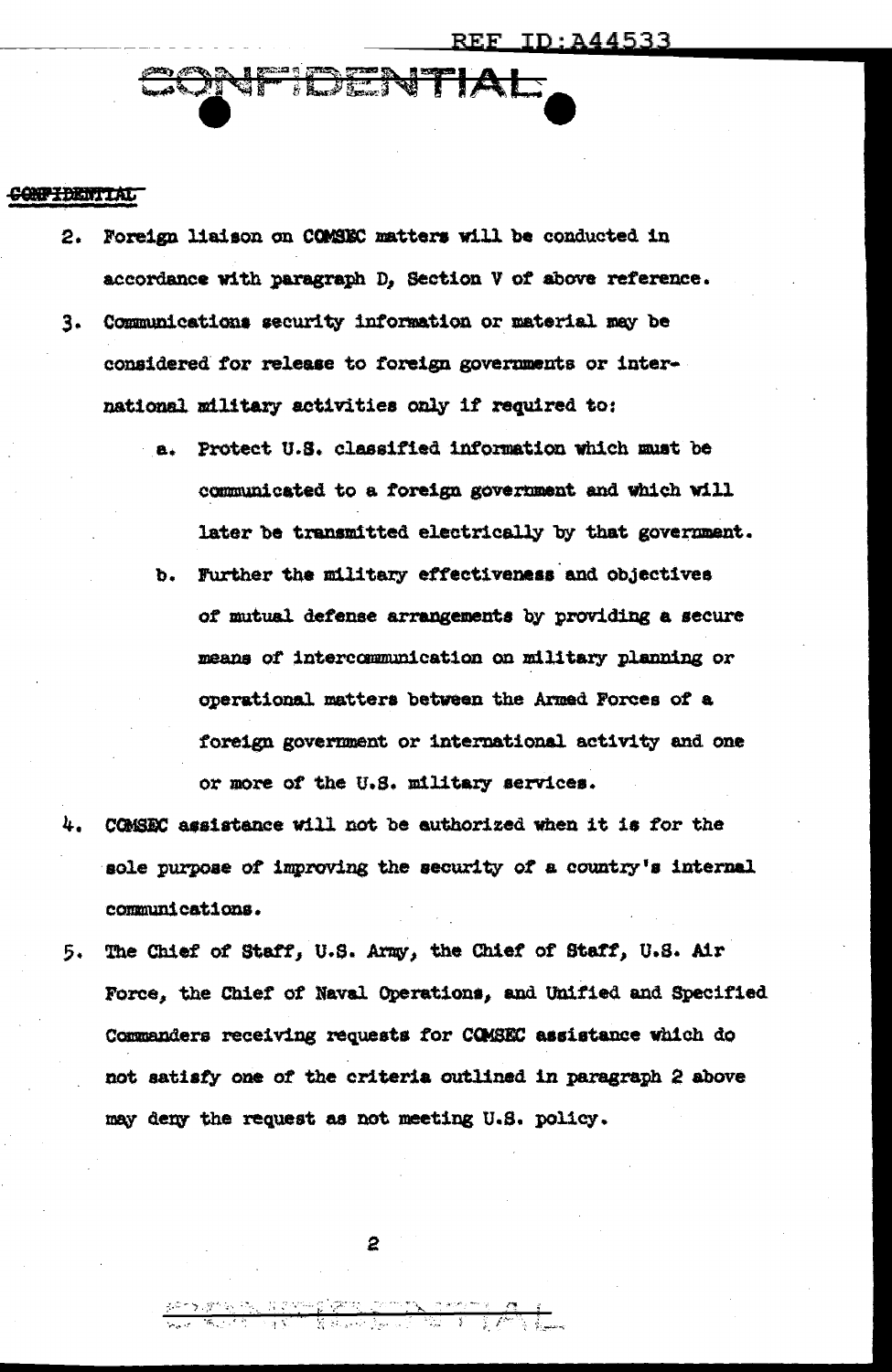# **REF ID: A44533**

I<del>F HAZA TIL</del> ಕ್ಷಣಿಸಿದ್ದಾರೆ. تروية تحقيد

## CONFIDENTIAL

#### **III PROCEDURES**

1. When a request for communications security assistance is received from an international organization or foreign government. it will be reviewed and a determination made as to whether or not it meets the policy.

a. If the request meets the policy:

- (1) The requesting official will be informed that the matter is being referred to the appropriate U.S. authority for action, and
- (2) The request with appropriate recommendations will be forwarded through channels to the Director, National Security Agency, Fort Curge L' meade, maryland, publica.

b. If the request does not meet the policy:

- (1) The requesting official will be informed that U.S. policy does not permit granting the request, and
- (2) The Director, National Security Agency will be notified of the nature of the request and the action taken.
- If doubt exists as to whether or not the request  $\mathbf{c}$ . meets the policy, the procedure outlined in subparagraph 1.a., Section III, should be followed.